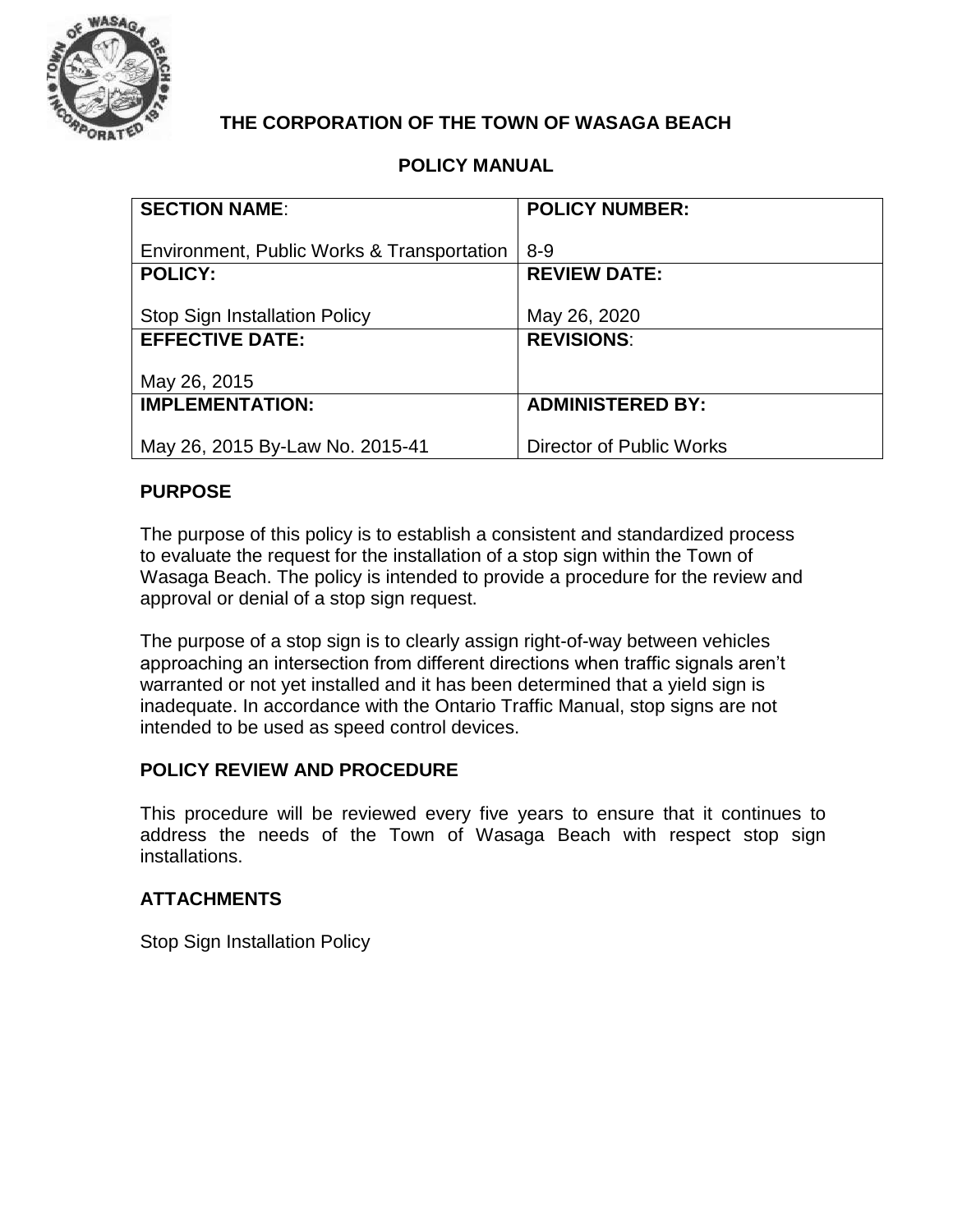

# **TOWN OF WASAGA BEACH**

# **STOP SIGN INSTALLATION POLICY**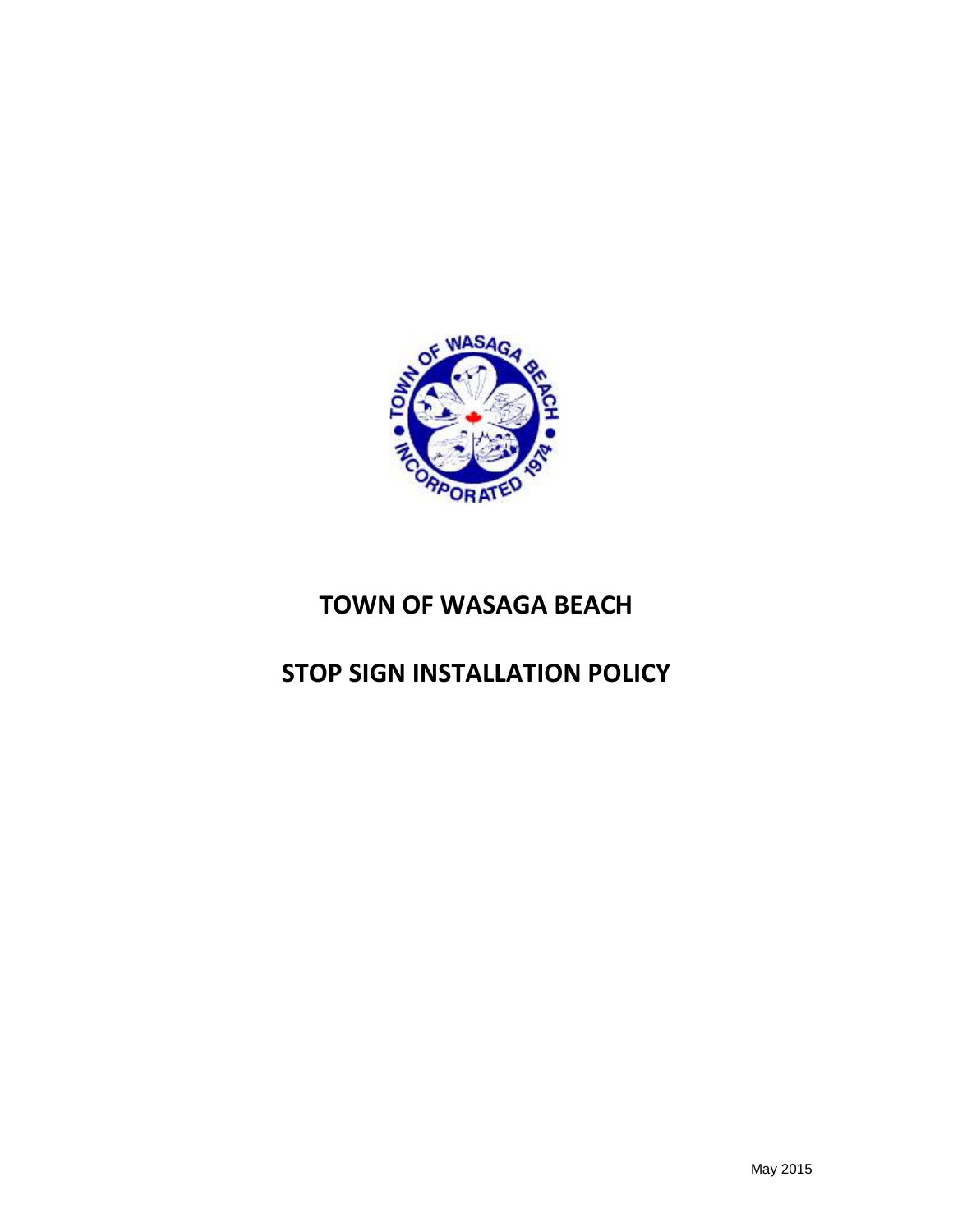| VI. PROCEDURE FOR EVALUATION OF NEED AND APPROVAL: 3 |  |
|------------------------------------------------------|--|
|                                                      |  |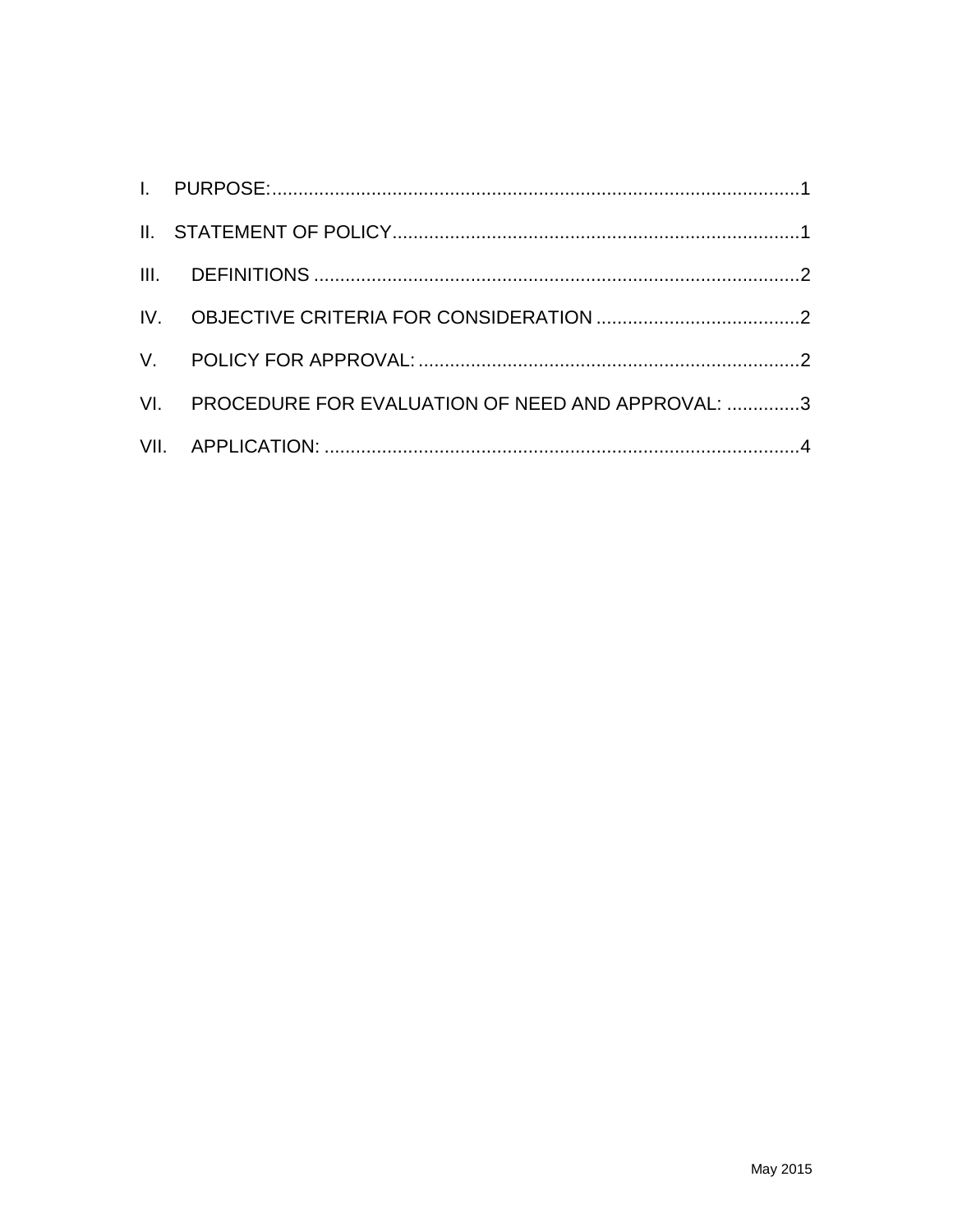## <span id="page-3-0"></span>**I. PURPOSE:**

The purpose of this policy is to establish a consistent and standardized process to evaluate the request for the installation of a stop sign within the Town of Wasaga Beach. The policy is intended to provide a procedure for the review and approval or denial of a stop sign request.

The purpose of a stop sign is to clearly assign right-of-way between vehicles approaching an intersection from different directions when traffic signals aren't warranted or not yet installed and it has been determined that a yield sign is inadequate. In accordance with the Ontario Traffic Manual, stop signs are not intended to be used as speed control devices.

## <span id="page-3-1"></span>**II. STATEMENT OF POLICY:**

Council deems it important to provide and improve public rights-of-way to ensure the safety of vehicular and pedestrian traffic within the municipality.

The Town of Wasaga Beach will determine the placement of a stop sign according to the following:

- 1. Installation of stop signs in new developments is regulated by theOntario Traffic Manual, Book 5 (OTM) and the Town of Wasaga Beach Engineering Standards. They are installed in accordance with the design drawings for the development, which have been "Accepted for Construction".
- 2. Any stop sign requested, other than Item #1 above, will be evaluated based on the Ontario Traffic Manual warrants, for the safety of motor and pedestrian traffic.

Stop signs are to be used at the following locations where traffic signals are not provided:

- a) At the intersection of two King's Highways; and at the intersection of a County or Regional road with a King's Highway in a rural area;
- b) At the intersection of a County or Regional road with a King's Highway in a built-up area;
- c) At the intersection of a city street or township road with a King's Highway;
- d) At the intersection of a minor street or road with a through street or highway;
- e) At unsignalized intersections in a signalized area, except where they would interfere with traffic signal progression;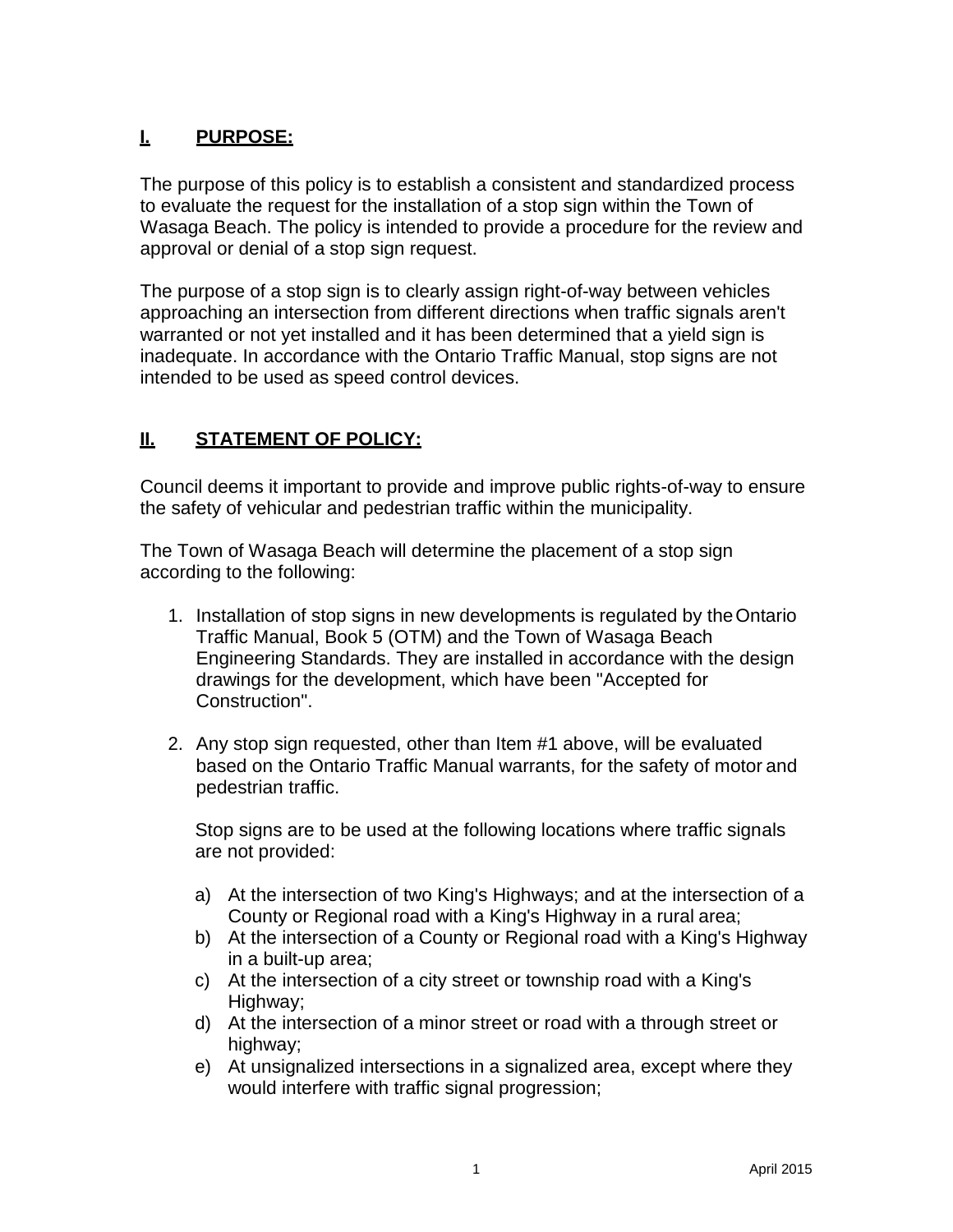- f) At intersections where the application of the normal right hand rule or yield control would be unduly hazardous; and
- g) At intersections which have experienced a record of collisions of the type which are susceptible to correction by STOP control.

## <span id="page-4-0"></span>**III. DEFINITIONS:**

"*Council*" means the Council for the Corporation of the Town of Wasaga Beach.

"*Director of Public Works*" means the Director of Public Works or designate for the Corporation of the Town of Wasaga Beach.

"*Engineering Standards*" means the Engineering Standards developed for the Town of Wasaga Beach, as amended from time to time.

"*Ontario Traffic Manual*" means the Ontario Ministry of Transportation (MTO) design guidelines comprised of a number of books developed to provide information and guidance for transportation practitioners.

"*Public Works Department*" means the Public Works Department for the Corporation of the Town of Wasaga Beach.

"*Stop Sign*" is a regulated traffic sign by the Highway Traffic Act to notify drivers that they must stop before proceeding.

"*Town*" means the Corporation of the Town of Wasaga Beach.

## <span id="page-4-1"></span>**IV. OBJECTIVE CRITERIA FOR CONSIDERATION:**

Stop signs are regulatory signs and have legal status under both the Highway Traffic Act and Municipal By-law. The Town of Wasaga Beach will consider visibility, surrounding land use, type of roadway, collision frequency and volume of traffic, as outlined in the Ontario Traffic Manual Book 5 when making recommendations and decisions regarding installation of a stop sign.

## <span id="page-4-2"></span>**V. POLICY FOR APPROVAL:**

Requests for a stop sign will be evaluated by the Town of Wasaga Beach Public Works/Engineering Department and approved or denied by the Director of Public Works or designate, based on the following objectives: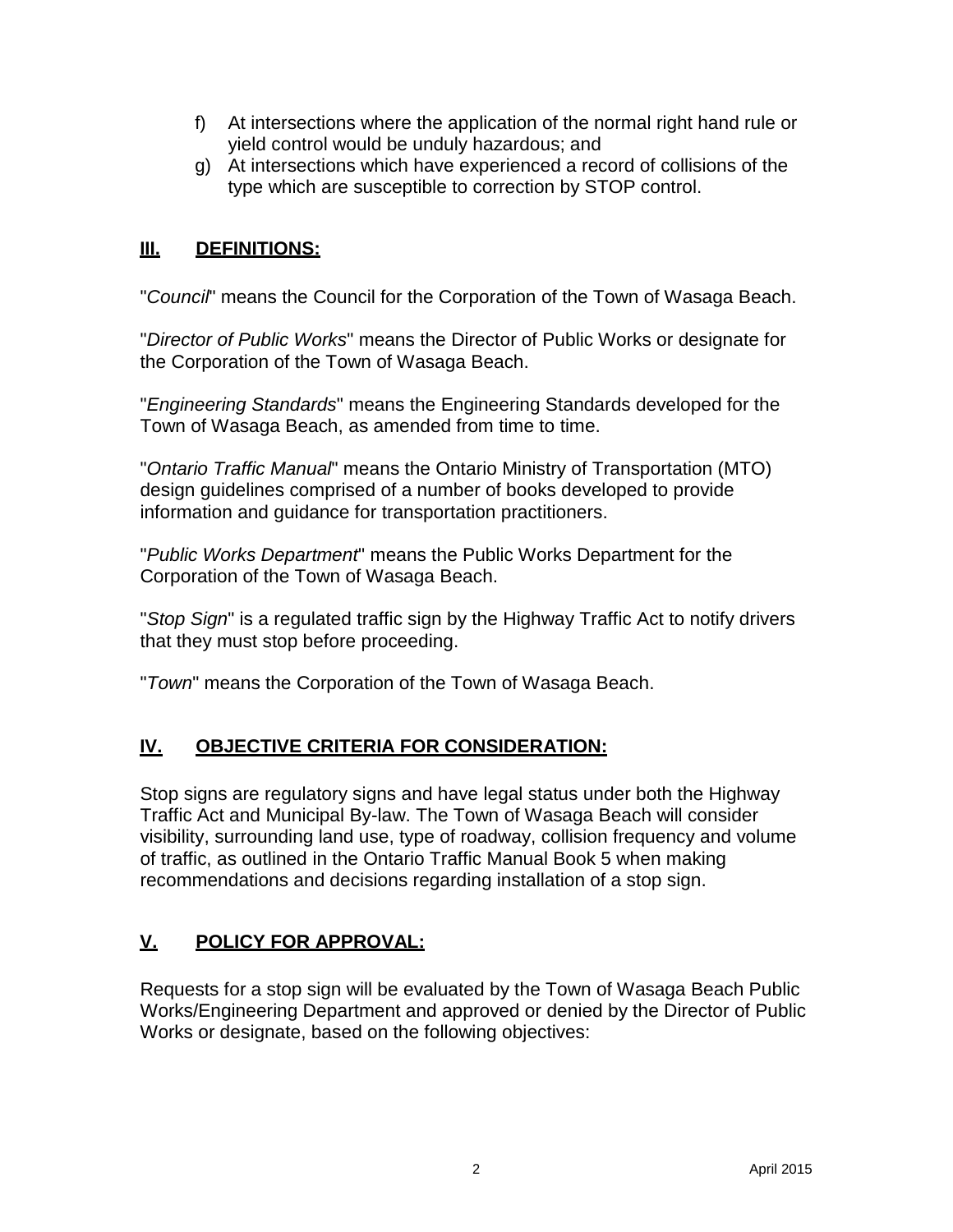- 1) The stop sign is needed to improve the safety of the motoring and pedestrian public as described in Section I - Purpose (of stopsigns); and
- 2) The requested stop sign must meet the warrants for installation as per the Ontario Traffic Manual Book 5, Regulatory Signs.

## <span id="page-5-0"></span>**VI. PROCEDURE FOR EVALUATION OF NEED AND APPROVAL:**

The process for approval for installation of a new stop sign by the Public Works Department will begin by a request from a resident or business owner as follows:

#### Request:

- A. Requests for stop signs may be made by residents, business operators, or other users of the highway.
- B. Requests shall be submitted to the public works department usingthe attached request form.
- C. Upon Receipt of the request, the Public Works Department will undertake a field survey and public safety evaluation of need including undertaking a traffic and pedestrian count analysis. The guidelines for review are found in the Ontario Traffic Manual Book 5 as previously noted.
- D. If the request is denied, the Director of Public Works will inform theperson making the request.
- E. The applicant may appeal the denial to the Public Works Committee,who may overturn the Director's decision.
- F. If the request is approved, the Director of Public Works shall direct the order and installation of the new stop sign and make a recommendation report to the Public Works Committee and a By-law to Council; pending approval of the by-law from Council, the director will coordinate and will inform the property owner(s) making the request.
- G. The actual date of installation will be determined after the By-lawhas been passed by Council.